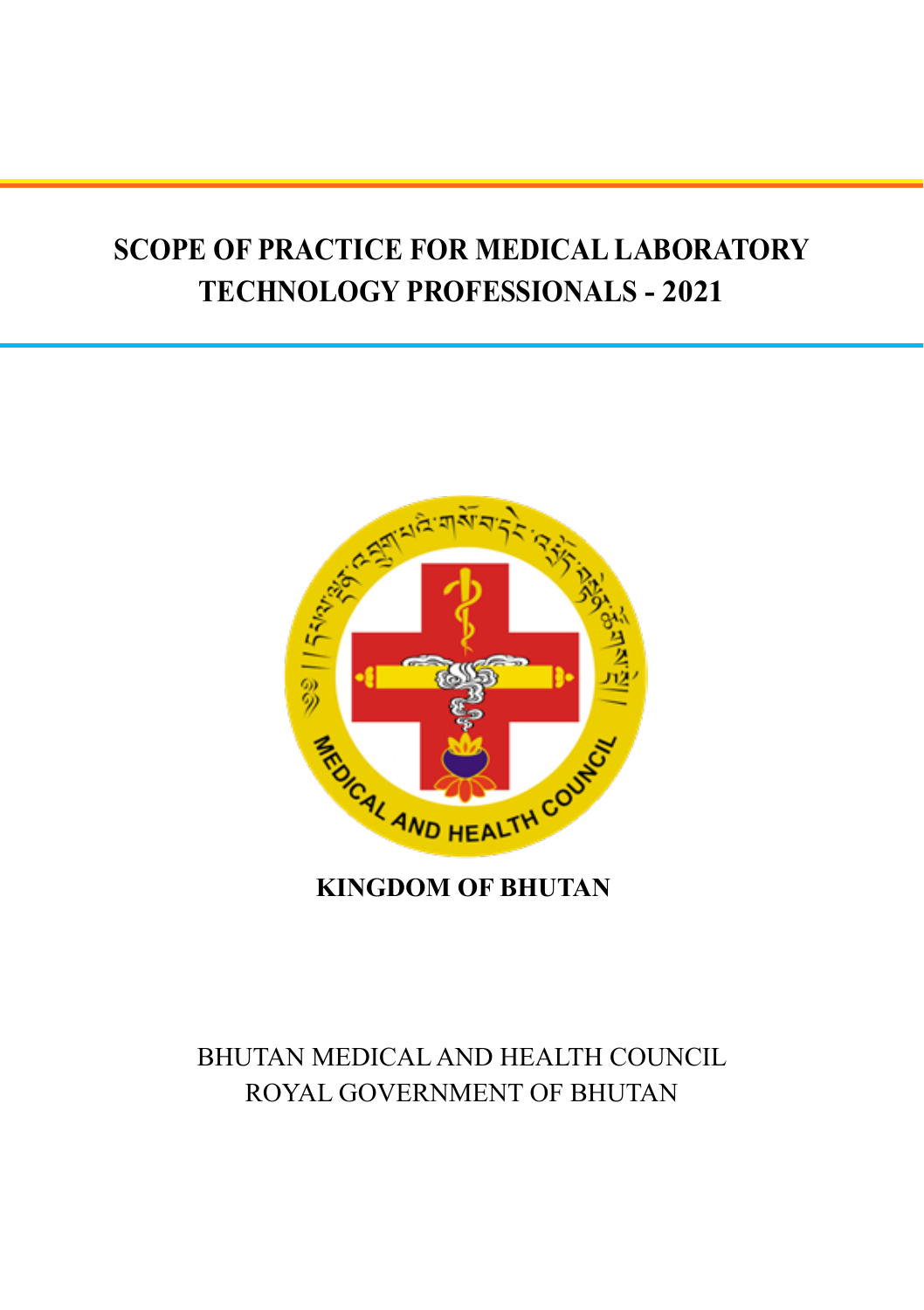## **SCOPE OF PRACTICE FOR MEDICAL LABORATORY TECHNOLOGY PROFESSIONALS**



**KINGDOM OF BHUTAN** 

Bhutan Medical and Health Council Royal Government of Bhutan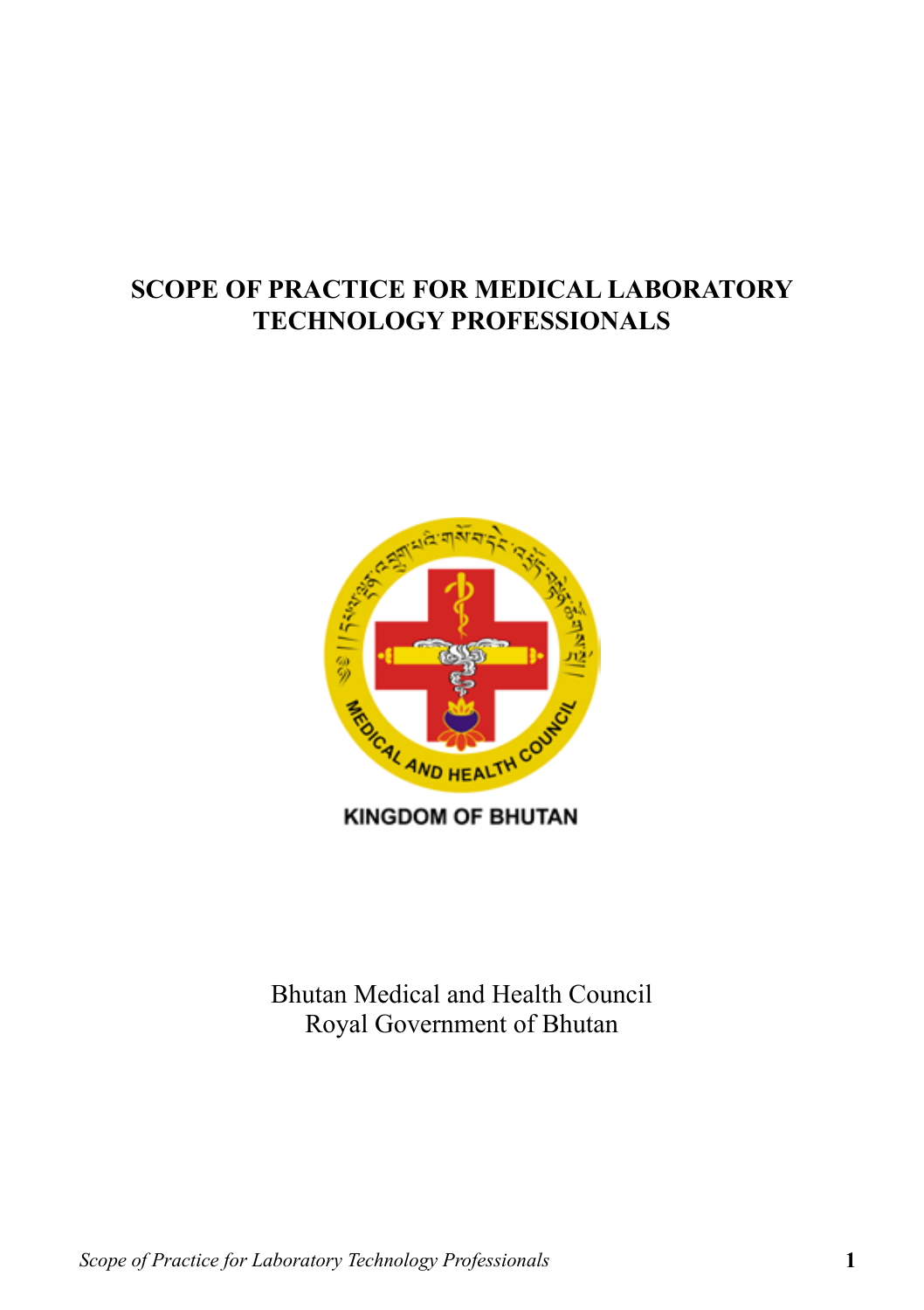©2021 Bhutan Medical and Health Council Autonomous Government Agency Tel: +975-2-331102 www.bmhc.gov.bt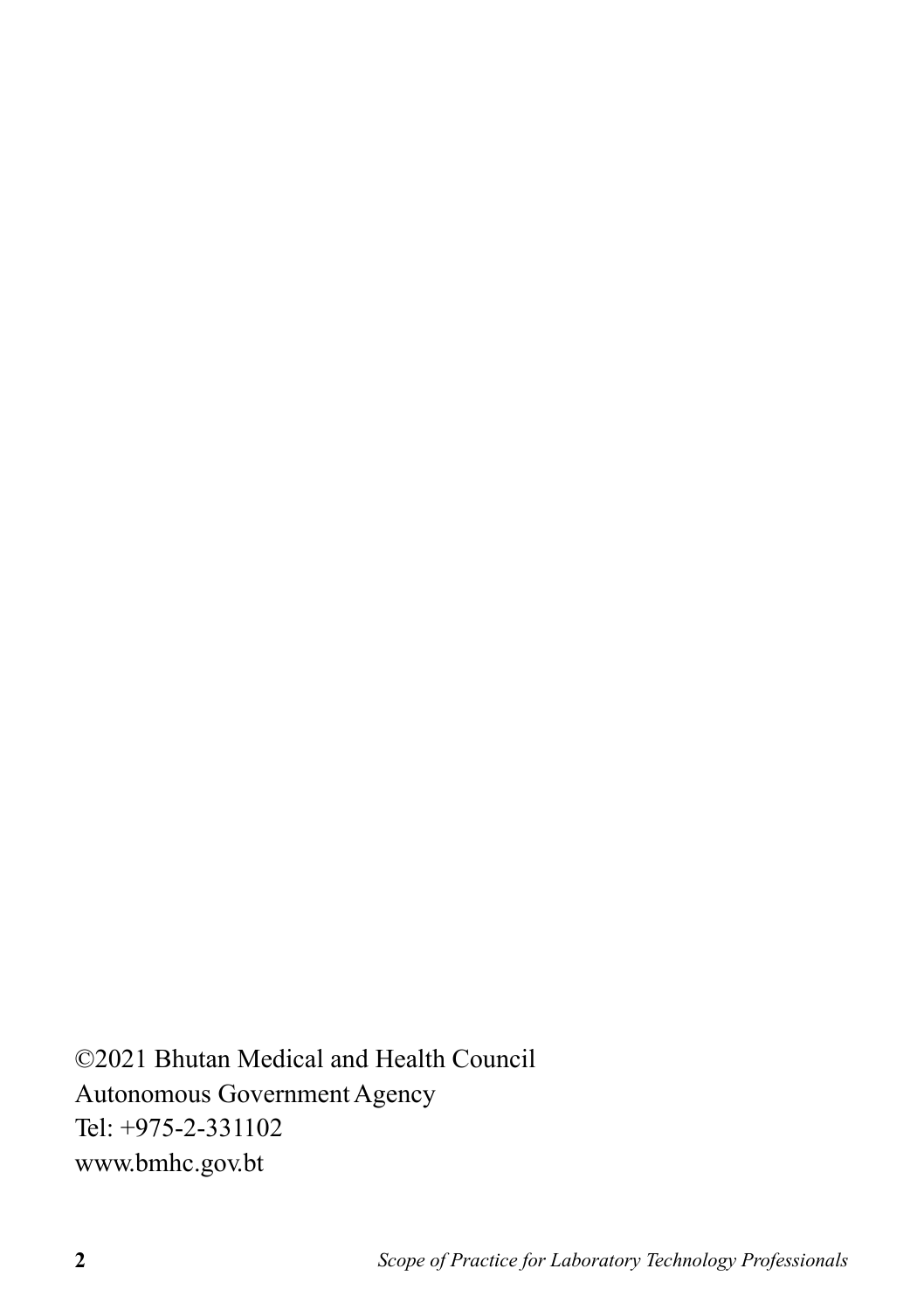## **Table of Contents**

| Preamble                                         | 5  |
|--------------------------------------------------|----|
| <b>Application</b>                               | 5  |
| <b>Statement</b>                                 | 5  |
| Competency                                       | 6  |
| <b>Roles and Responsibilities</b>                | 7  |
| <b>Accountability</b>                            | 8  |
| <b>Continuous Professional Development (CPD)</b> | 8  |
| <b>Delegation and Supervision</b>                | 9  |
| <b>Practice Setting</b>                          | 10 |
| <b>Collaborative Practice</b>                    | 10 |
| <b>Expanded practice</b>                         | 11 |
| <b>Appendix - Scope of practice</b>              | 11 |
| <b>Definitions</b>                               | 17 |
| <b>Abbreviations</b>                             | 18 |
| <b>References</b>                                | 19 |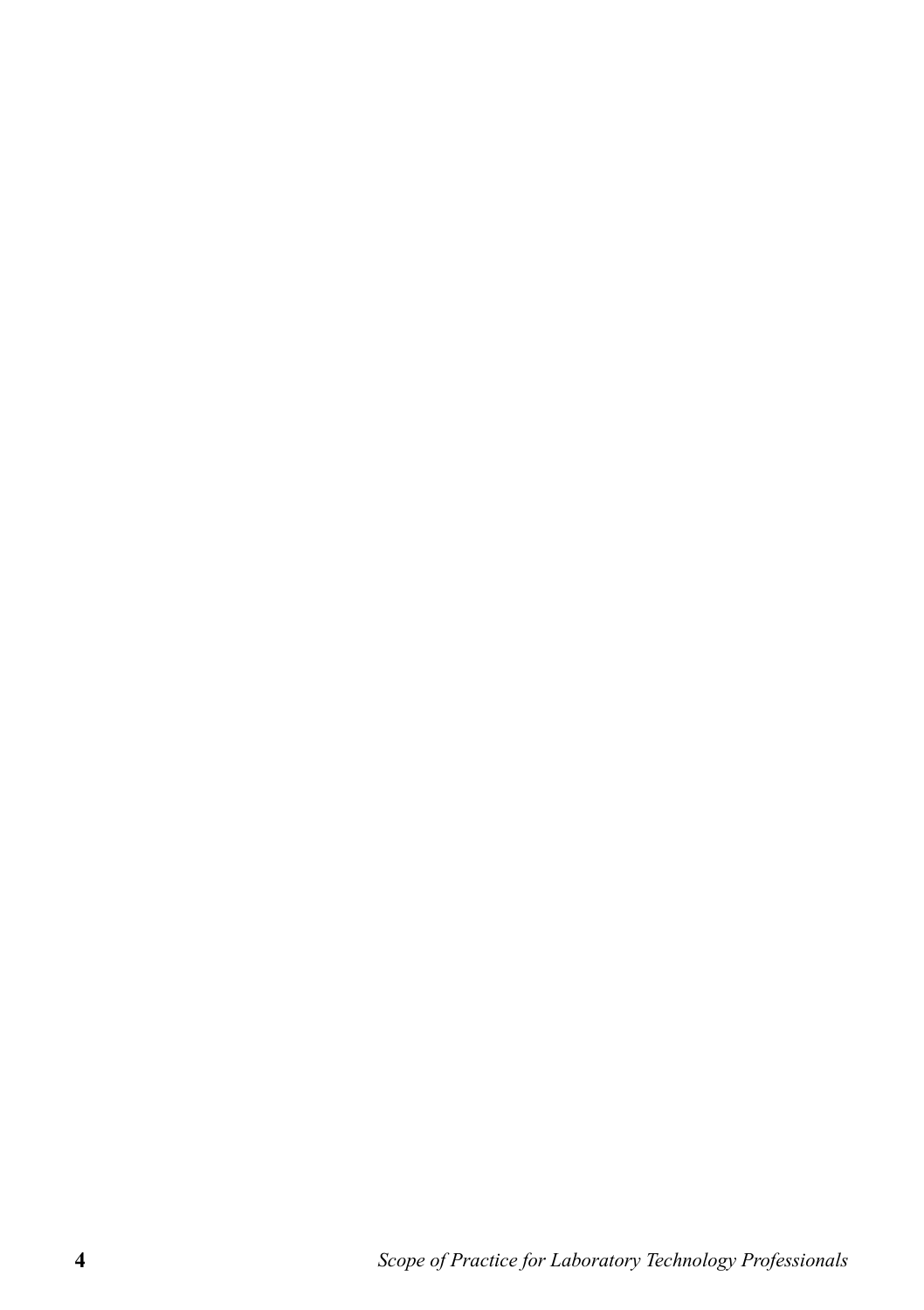## **Preamble**

Under the power vested in the General Body by the Chapter VI Section (i) of the Medical and Health Council Act 2002, Kingdom of Bhutan, the General Body of the Council during its 14th General Body Meeting held on 25th August 2021 approved this document.

## **Short Title**

Scope of Practice for Laboratory Technology Professionals (2021).

### **Commencement**

This document shall come into effect from 1st January 2022.

### **Supersession**

This document shall supersede the provisions of existing guideline, notifications and circulars that are inconsistent with this Scope of Practice.

### **Application**

This document describes the scope of practice applicable to all the registered Medical Laboratory

Technology Professionals in the country to maintain standard of practice within their scope.

### **Statement**

This scope of practice for the Medical Laboratory professionals sets out the procedures, actions and processes that the registered or licensed medical laboratory professional is allowed to perform. Medical laboratory professionals perform, analyze, interpret, report and clinically correlate test results in the areas such as microbiology, parasitology, biochemistry, haematology, immunology, cytology, histopathology and transfusion medicine. The medical laboratory professionals play a significant role in diagnosis, treatment, prevention and prognosis of the disease. Additionally, they are also responsible for carrying out disease surveillance and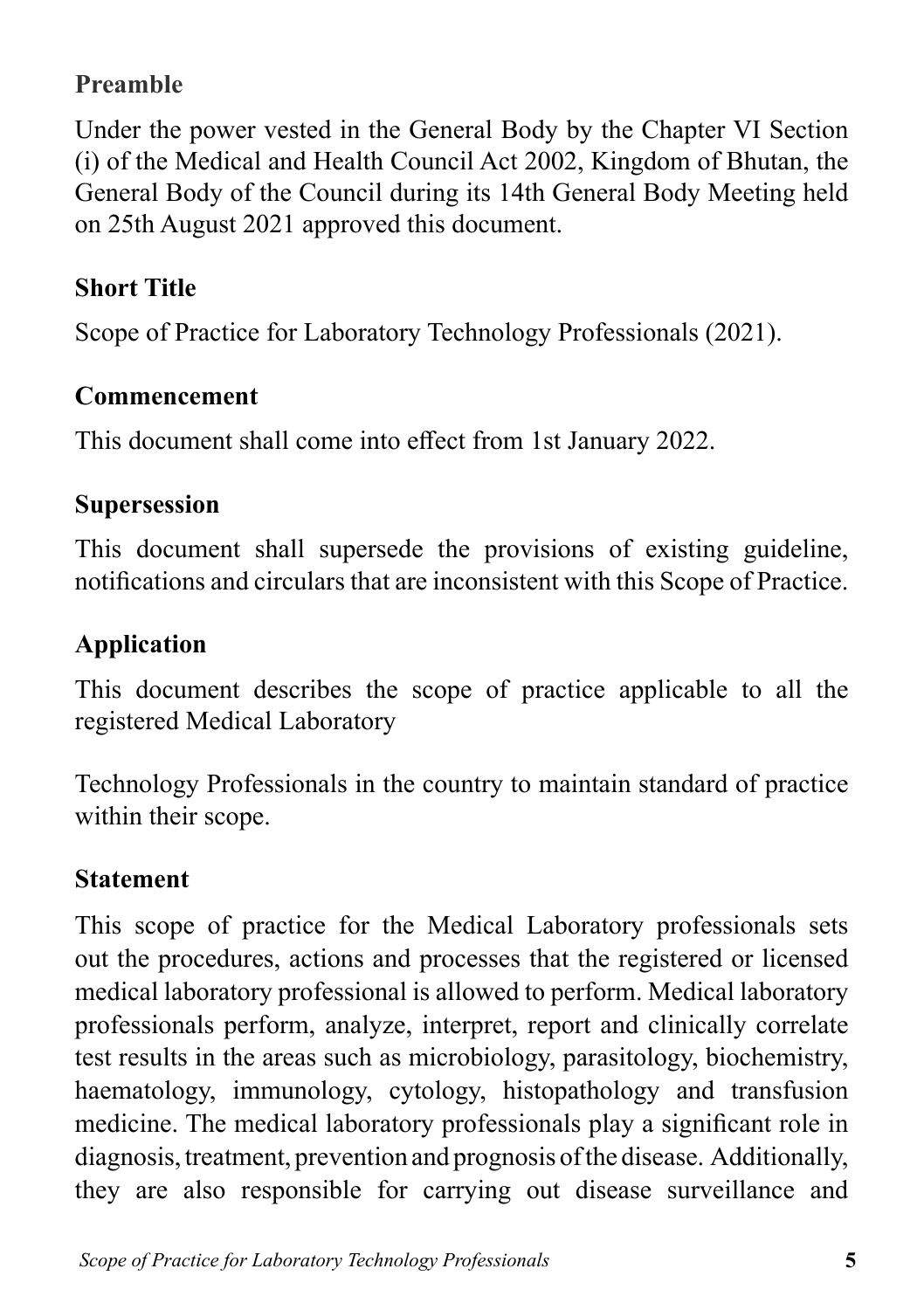research. The medical laboratory profession includes Diploma in Medical Laboratory Technology (Medical Laboratory Technician), Bachelors in Medical Laboratory Technology (Medical Laboratory Technologist) and Masters in Laboratory Technology (specialized in specific areas in clinical laboratory).

## **Competency**

Medical laboratory professionals must be able to demonstrate a set of attributes such as:

- 
- **Safe work practice-** conducts professional practice according to established laboratory protocols, safety guidelines and existing legislation.



- ◆ **Data collection and specimen procurement** verifies all the laboratory data and ensures that appropriate specimens are collected.
- ◆ **Analysis of specimens and validation of results**-analyzes specimens and validates test results as per the laboratory protocols.



Analytical techniques-understands the principles of analysis and accordingly perform the analysis to obtain precise and accurate test results.







Applied investigations- demonstrate research skills to solve the problems through evidence gathering.



**Resource management-** to implement both HR, material and financial management to ensure optimal laboratory performance.



**Effective communication and interaction-** effectively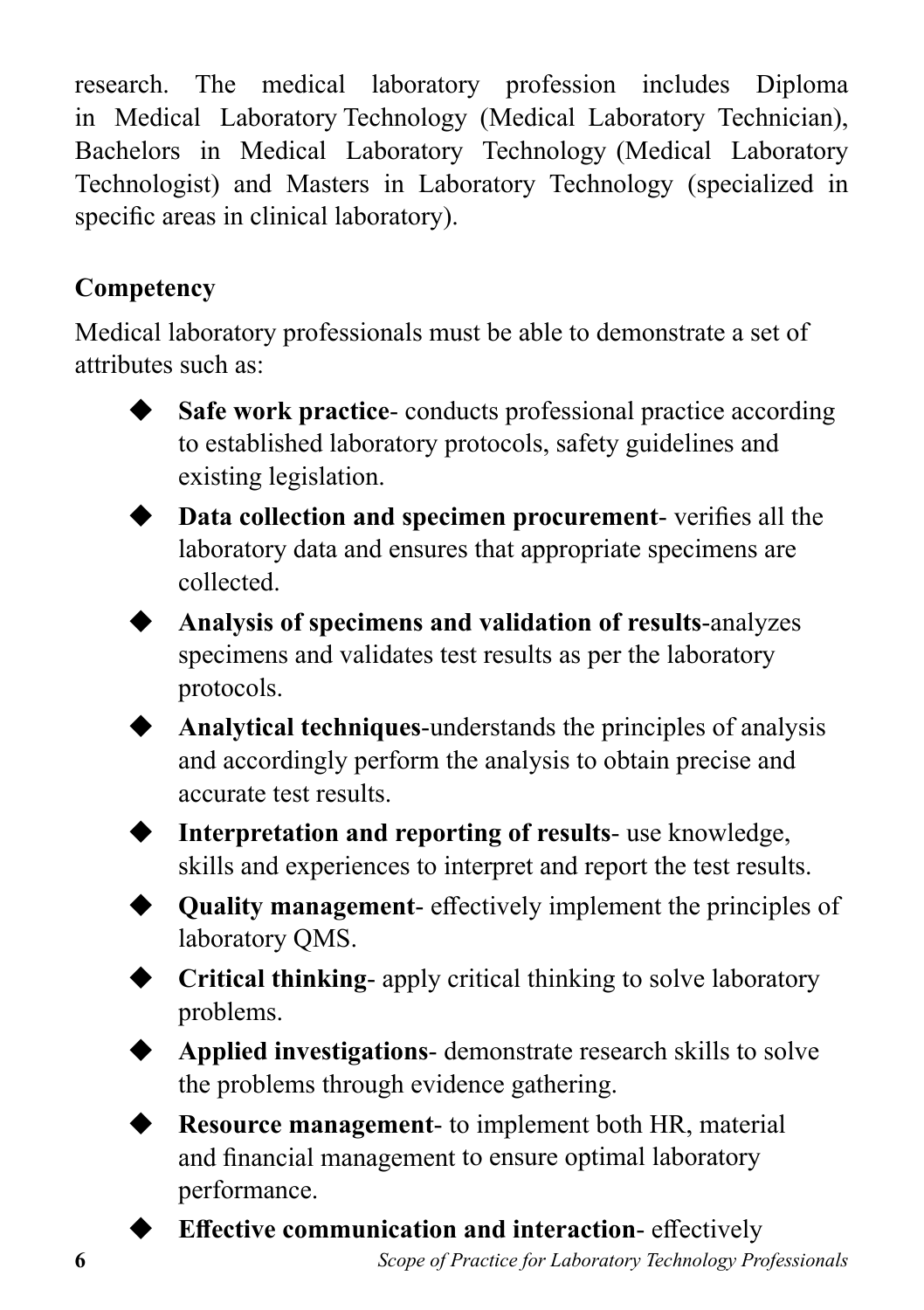interacts with clients/patients to ensure optimal usage of the diagnostic services

◆ **Professionalism**- strictly practice the profession as per the legal and ethical requirements to ensure the efficient and safe diagnostic services.

They must use professional judgement to practice within their scope of practice. The professional competency assessment will be based on the scope of the practice (inclusive of expanded practice) of the professional. The one who assesses the professional's competency should have adequate insight, skill and experience to assess the competence of its laboratory workforce effectively.

## **Roles and Responsibilities**

Medical laboratory professionals perform a full range of laboratory tests in microbiology, parasitology, biochemistry, haematology, immunology, molecular biology, cytology, histopathology and transfusion medicine. Some of the common roles involve;

- ➢ Perform and evaluate pre-analytical, analytical, and postanalytical procedures to ensure the quality of test results.
- ➢ Perform laboratory tests, analyse, verify and report results.
- $\triangleright$  Explain the principles and methods used in laboratory tests.
- $\geq$  Explain the clinical significance of test results in diagnosis, treatment and prevention of diseases.
- ➢ Evaluate patient results and suggest or conduct appropriate additional testing.
- ➢ Determine the priority of test requests and arrange the workload for optimal patient care and efficiency.
- $\triangleright$  Obtain acceptable samples for laboratory tests using standard sample collection procedures.
- $\triangleright$  Implement quality assurance principles and practices to ensure the accuracy and reliability of test results.
- ➢ Perform preventive and corrective maintenance of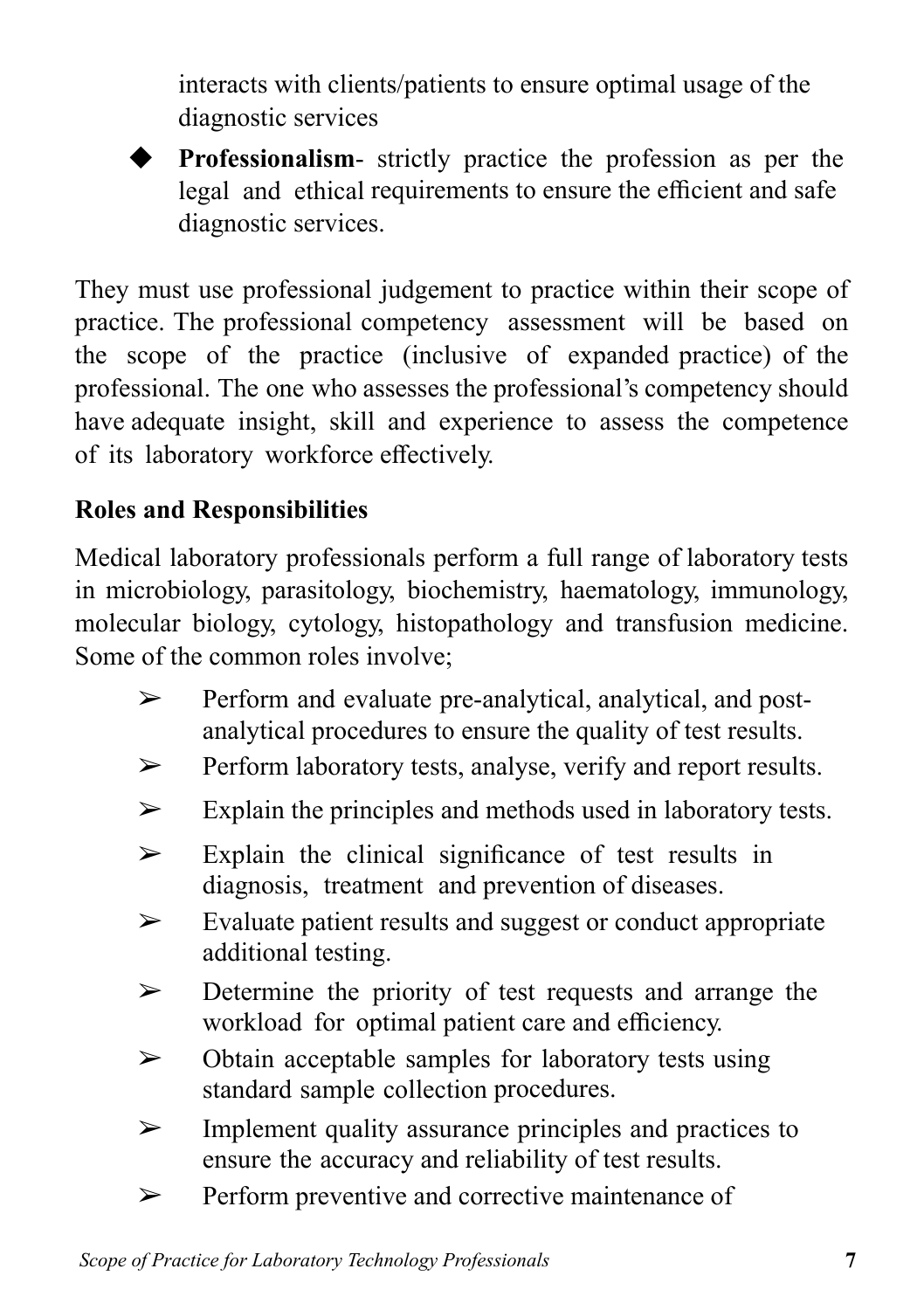equipment.

- $\triangleright$  Apply major principles and practices of laboratory management.
- $\triangleright$  Explain and apply principles of effective test utilization.
- $\triangleright$  Comply with all safety regulations and monitor changes in safety regulations.
- $\triangleright$  Use educational methods to present information and develop instructional materials.
- $\triangleright$  Use effective information management systems to produce documents, research information, communicate with others and enter and retrieve laboratory information.
- ➢ Demonstrate professional conduct with laboratory personnel, other health care professionals, patients and the public.
- $\triangleright$  Demonstrate ethical standards in all matters related to medical information and patient care.

The detailed and specific responsibilities of different levels of laboratory professionals are outlined in the annexure.

## **Accountability**

Medical laboratory professionals are accountable both legally and professionally to the patient, public, regulatory body, their employer and any relevant supervisory authority for their practice, decisions and the consequences of those decisions undertaken independently or collectively as a member of the healthcare team. Medical laboratory professionals should justify their decisions in the context of legislation, professional standards and guidelines, evidence-based practice and professional and ethical conduct. They are also accountable for maintaining competency as per the changing needs.

## **Continuous Professional Development (CPD)**

Medical Laboratory professionals are expected to keep up to date on the most recent advances in laboratory science to maintain high standards of competence in terms of knowledge, skills, and behavior. An effective CPD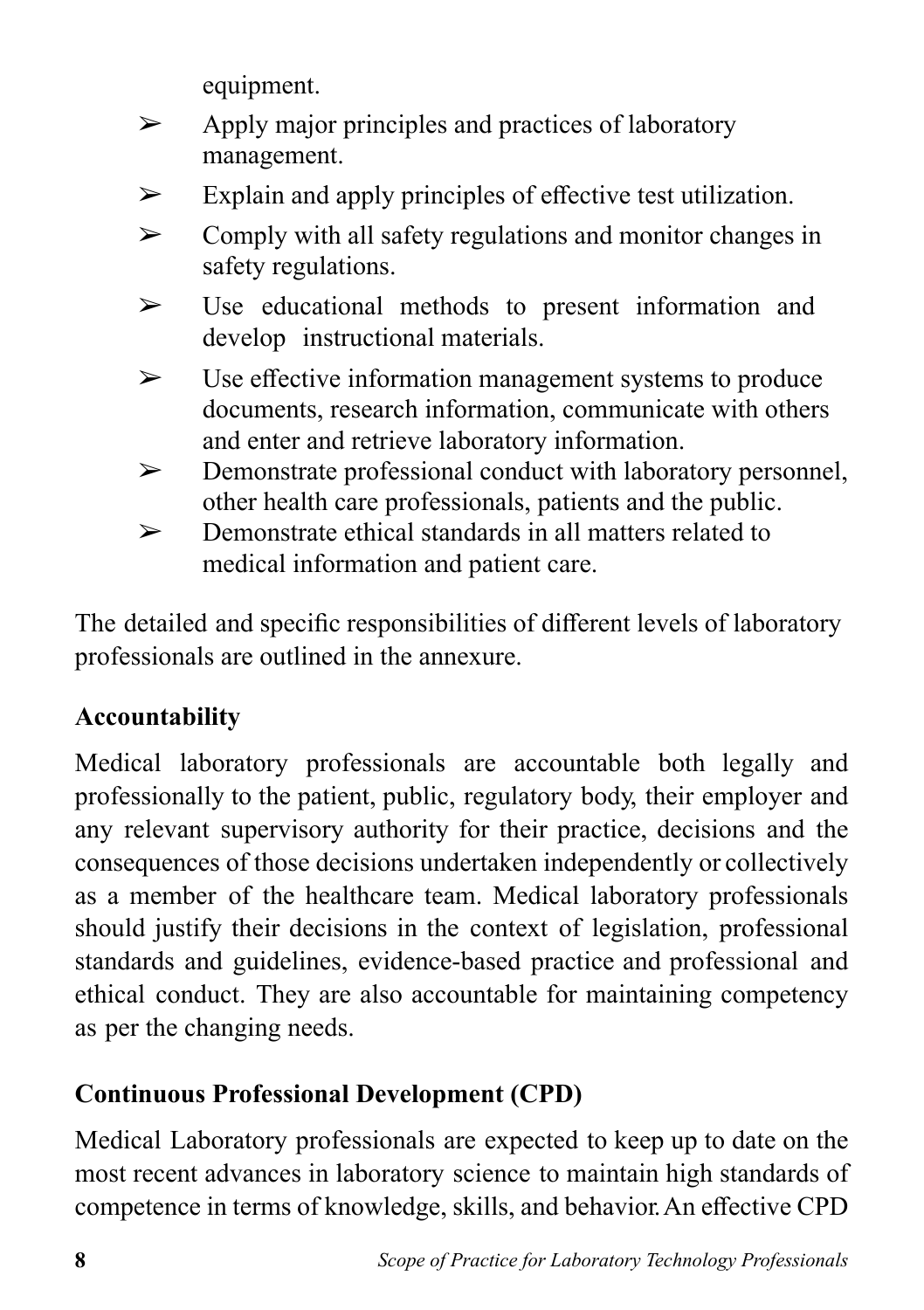programme is critical to ensure that the laboratory professionals:

- retain core competencies to practice safely and effectively
- develop individually and remain updated with best practices
- reiterate prior learning
- advance in order to be able to guide and train new professionals effectively
- expand on individual competencies to pursue interests which may be independent or complement their current role and/or scope of practice
- enhance the quality of their practice to provide better service.

Continuous professional development may be accomplished through selfstudy, web-based learning, hands-on workshops and training in the special areas.

### **Delegation and Supervision**

Delegation and supervision shall take place within the scope of practice by the authorized and registered medical laboratory professional to another licensed person to perform selected acts, tasks, or functions. The delegator must be available to provide the necessary and appropriate level of supervision required by the delegate. A medical laboratory personnel who is supervising subordinates must ensure that s/he communicates continuously and effectively with those being supervised; is available on a regularly scheduled basis to review the practice of those being supervised, review records, and further educate those being supervised in the performance of their tasks. Supervision may include overseeing, directing, guiding, supporting and evaluating the personnel who are being supervised by them. When delegating a particular role or activity, the medical laboratory professionals should take account of following principles:

> ○ ensure that the primary motivation for delegation is to serve the interests and needs of the patient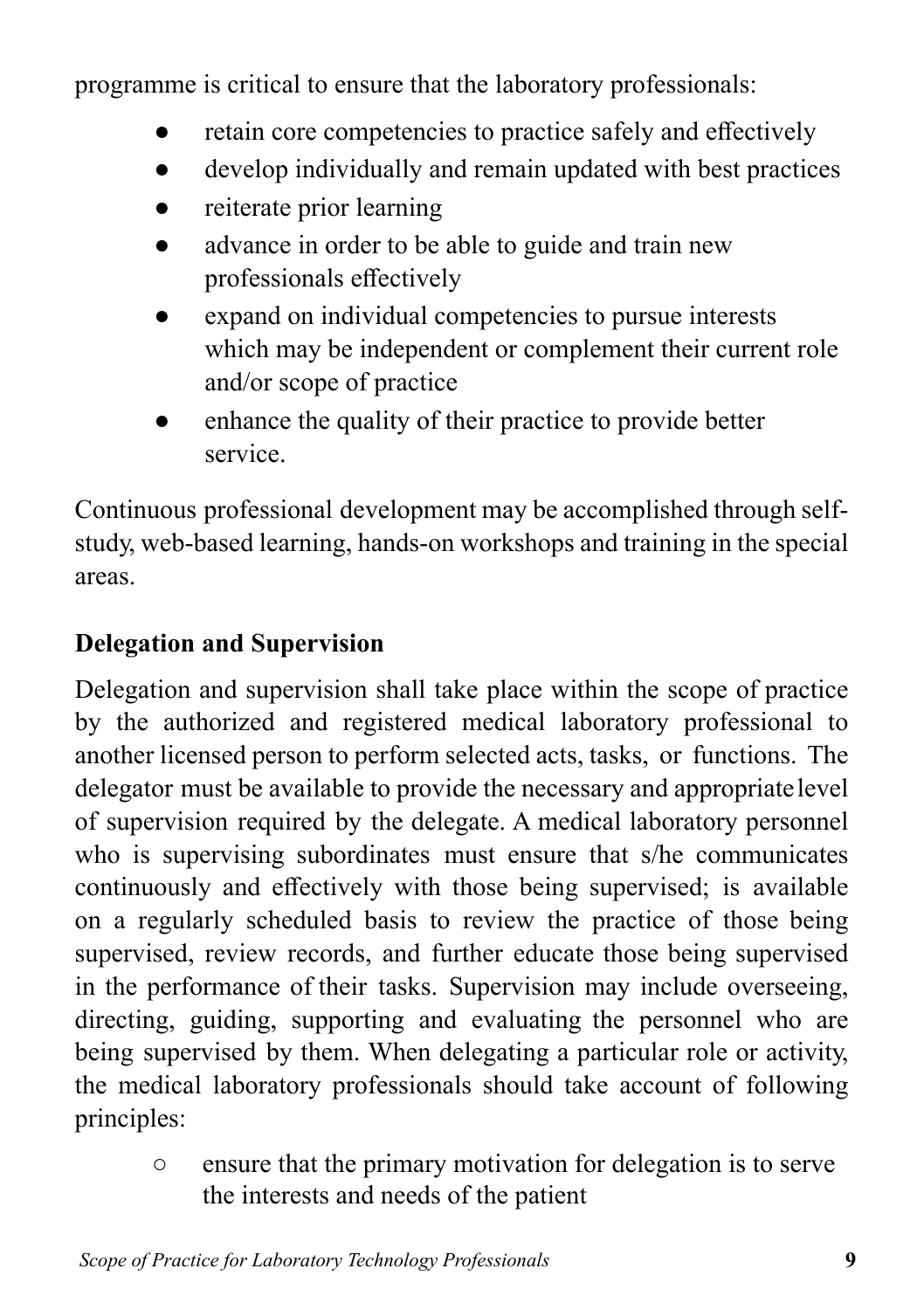- assess the degree of risk involved in the delegation
- take into account the level of experience, competence, role and scope of practice of the person taking on the delegated task
- not delegate to junior colleagues if it is beyond his/her scope of practice or competency
- ensure appropriate assessment, planning, implementation, monitoring and evaluation of the delegated role or activity
- communicate the details of the role or activity in a clear and understandable way
- decide on the level of supervision and feedback required
- ensure that the practice setting supports the delegated role or activity

## **Practice Setting**

Medical Laboratory professionals' practice in various settings such as public or private healthcare centres, nursing homes, diagnostic centres, research labs etc. which are equipped with testing facilities. They also have diverse roles as direct service provider, educator, manager, researcher and consultant.

### **Collaborative Practice**

The Medical laboratory professionals collaborate with other healthcare professionals ( doctors, nurses, etc.) to share their specialized knowledge and expertise which adds value in diagnosis, treatment, and disease management. Medical laboratory professionals collaborate with relevant healthcare programmes to support effective programme implementation resulting in a contribution to better healthcare services. They also collaborate in a general screening of communities, workshops and continuous medical education, and research.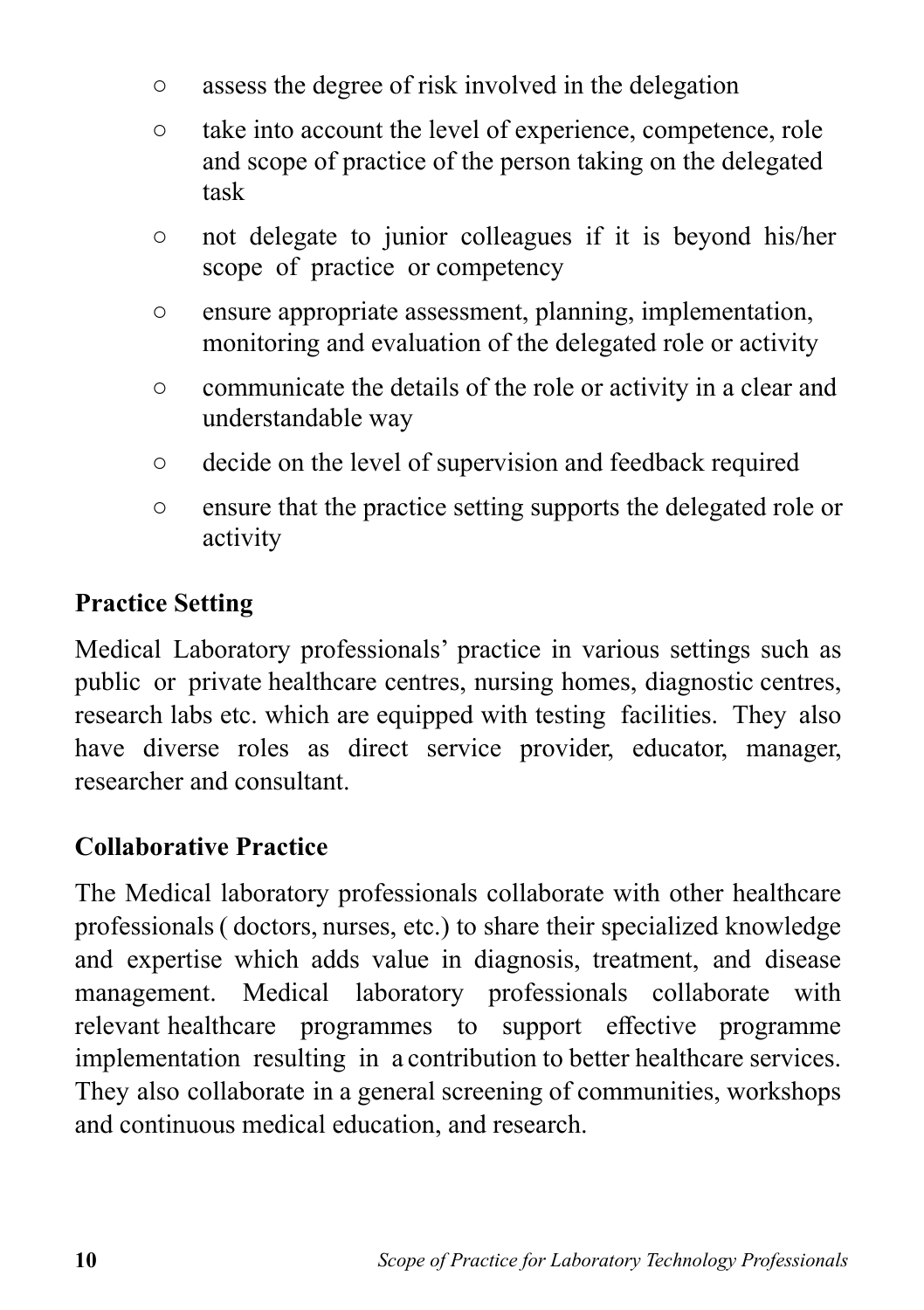## **Expanded practice**

Medical laboratory professionals have opportunities to expand their scope of practice through relevant credentials and training, and after obtaining registration from the Bhutan Medical and Health Council (BMHC). The professionals with expanded practice possess special knowledge and skills to perform special tests and advance testing procedures in the laboratory.

|   | <b>Level Technical Role</b>                                                                                                                                                                                                                                                                                                                |                                          | Level                   | Education   Experience   Certification       |
|---|--------------------------------------------------------------------------------------------------------------------------------------------------------------------------------------------------------------------------------------------------------------------------------------------------------------------------------------------|------------------------------------------|-------------------------|----------------------------------------------|
| I | Level Pre-Analytical<br>1. Registry<br>2. Phlebotomy<br>3. Specimen collection,<br>storage & transport<br>4. Sample shipment<br>5. Order Entry–Accessioning<br>6. Sample processing before<br>analysis<br>7. Sterilization and<br>decontamination                                                                                          | DMLT/<br><b>BMLT</b> /<br><b>Masters</b> | Certificate/Entry level | Certificate<br>/DMLT/BMLT/<br><b>Masters</b> |
|   | <b>Analytical</b>                                                                                                                                                                                                                                                                                                                          |                                          |                         |                                              |
|   | 1. Quality assurance and<br>standardization<br>2. Routine biochemistry<br>sample processing and<br>validation<br>3. Routine haematology<br>sample processing and<br>validation<br>4. Routine blood bank testing<br>5. Basic Histopathological<br>sample processing<br>6. Cytopathological sample<br>processing, screening and<br>reporting |                                          |                         |                                              |

## **1. Appendix - Scope of practice**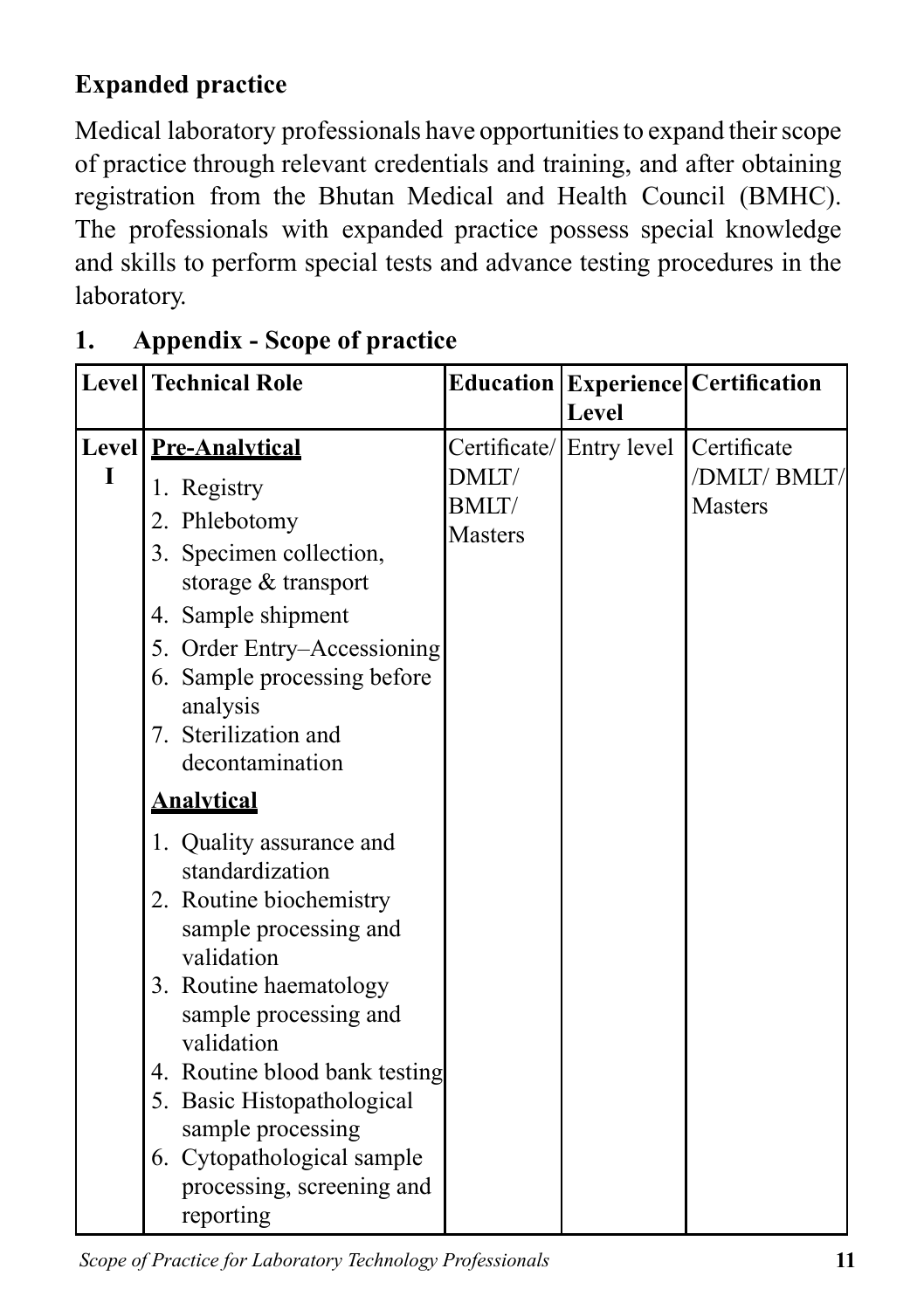| 7. Operation of          |  |  |
|--------------------------|--|--|
| photometer               |  |  |
| 8. Routine microbiology  |  |  |
| sample processing and    |  |  |
| reporting                |  |  |
| 9. Immuno-chromatog      |  |  |
| raphy test               |  |  |
| 10. Basic laboratory     |  |  |
| staining and             |  |  |
| microscopic              |  |  |
| examination              |  |  |
| 11. Preparation of media |  |  |
| & basic reagents         |  |  |
| 12. Infection control    |  |  |
| procedures               |  |  |

| Level             | <b>Technical Role</b>                                                                                                                                                                                                                               |                                                           |                                          | <b>Education Experience Certification</b>                                                                                                                                                                                                         |
|-------------------|-----------------------------------------------------------------------------------------------------------------------------------------------------------------------------------------------------------------------------------------------------|-----------------------------------------------------------|------------------------------------------|---------------------------------------------------------------------------------------------------------------------------------------------------------------------------------------------------------------------------------------------------|
|                   |                                                                                                                                                                                                                                                     |                                                           | Level                                    |                                                                                                                                                                                                                                                   |
| <b>Level</b><br>П | Biochemistry<br>1. Automated Chemistry<br>sample processing and<br>validation of results*<br>2. Immuno-Chemistry sample<br>processing and validation<br>of result, TDM*<br>3. Prepare sample for<br>analyzing Therapeutic<br>Drugs in TDM analyzer* | Certificate/Relevant<br>DMLT<br>/ BMLT/<br><b>Masters</b> | experience<br>$(5$ years is<br>required) | Certificate/<br>DMLT/BMLT/<br>Masters in<br>relevant field<br>*additional<br>training/<br>education may<br>be required<br>with certificates<br>obtained for<br>carrying out<br>special tests<br>*In country,<br>Ex-country and<br>On job training |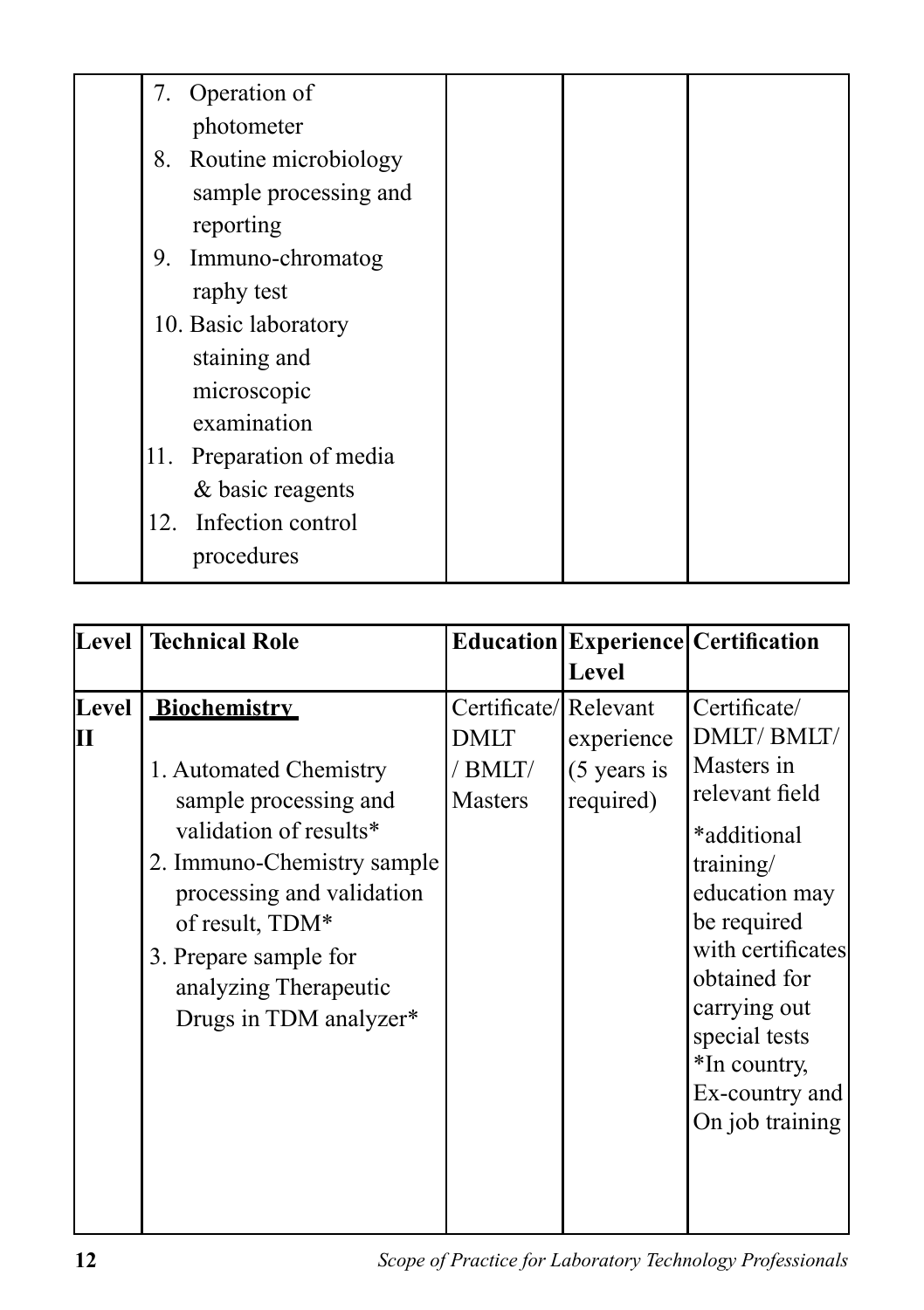| <b>Haematology</b>                                                                                                                                                                                                                                                                                                                     |  |  |
|----------------------------------------------------------------------------------------------------------------------------------------------------------------------------------------------------------------------------------------------------------------------------------------------------------------------------------------|--|--|
| 1. Haematology special test,<br>sample processing and<br>validation of test results*<br>2. Operation of Automated<br>haematology analyser.<br>3. Advance coagulation<br>studies.<br>4. PBS screening and<br>reporting*.<br>5. Immuno-phenotyping:<br>sample processing, result<br>interpretation * and<br>dispatch<br>6. Haemoparasite |  |  |
| microscopy*                                                                                                                                                                                                                                                                                                                            |  |  |
| <b>Blood Banking **</b>                                                                                                                                                                                                                                                                                                                |  |  |
| 1. Blood donation<br>procedures                                                                                                                                                                                                                                                                                                        |  |  |
| 2. Blood component                                                                                                                                                                                                                                                                                                                     |  |  |
| preparation<br>3. Basic                                                                                                                                                                                                                                                                                                                |  |  |
| Immunohematology                                                                                                                                                                                                                                                                                                                       |  |  |
| testing<br>4. Haemovigilance system*                                                                                                                                                                                                                                                                                                   |  |  |
| Histopathology                                                                                                                                                                                                                                                                                                                         |  |  |
| 1. Frozen section and                                                                                                                                                                                                                                                                                                                  |  |  |
| staining<br>2. Special stain techniques                                                                                                                                                                                                                                                                                                |  |  |
| and reagent preparation                                                                                                                                                                                                                                                                                                                |  |  |
| 3. Immunohistochemistry<br>(IIIC)                                                                                                                                                                                                                                                                                                      |  |  |
| 4. Direct                                                                                                                                                                                                                                                                                                                              |  |  |
| Immunofluorescence<br>(DIF)                                                                                                                                                                                                                                                                                                            |  |  |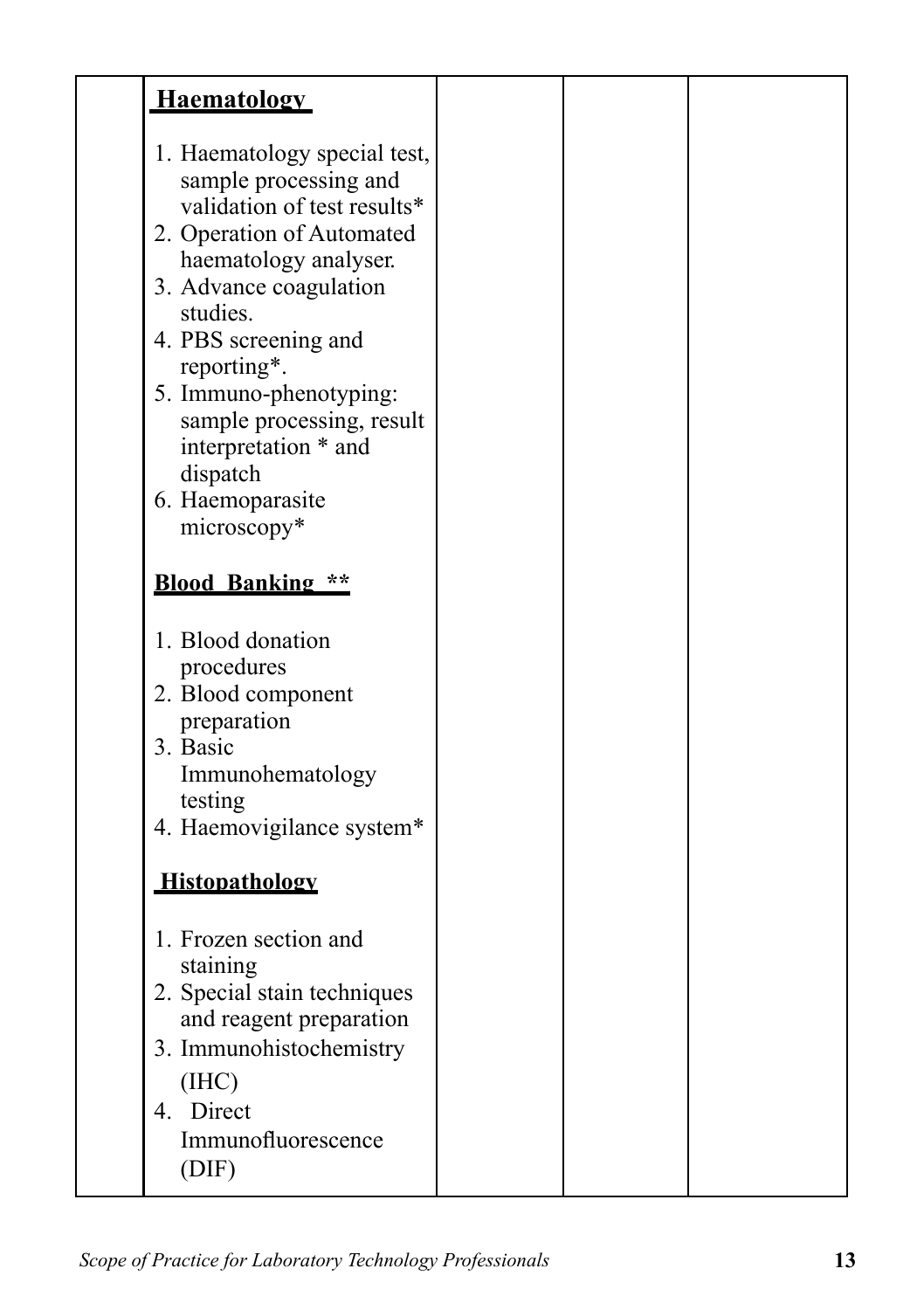| <b>Cytology</b>                                                                                                                                                                                                                                                                                                                                                                                                     |  |  |
|---------------------------------------------------------------------------------------------------------------------------------------------------------------------------------------------------------------------------------------------------------------------------------------------------------------------------------------------------------------------------------------------------------------------|--|--|
| 1. Thin-prep-Liquid<br><b>Based Cytology</b><br>2. Cyto immunochemistry                                                                                                                                                                                                                                                                                                                                             |  |  |
| Microbiology                                                                                                                                                                                                                                                                                                                                                                                                        |  |  |
| 1. Pathogen Cultures,<br>identification and AST<br>2. Microscopic and<br>Macroscopic screening<br>for parasites (bacterial,<br>fungal and TB)<br>including DST<br>3. Identification of<br>aerobes, anaerobes, or<br>mixed cultures<br>4. Recognition of<br>potential organisms<br>5. Confirmatory testing<br>and sub-culturing<br>6. Culture media<br>selection<br>7. Inoculation/loading of<br>automated equipment |  |  |
| <b>Ouality Assurance</b>                                                                                                                                                                                                                                                                                                                                                                                            |  |  |
| QC material preparation,<br>processing, interpretation<br>and troubleshooting*                                                                                                                                                                                                                                                                                                                                      |  |  |
|                                                                                                                                                                                                                                                                                                                                                                                                                     |  |  |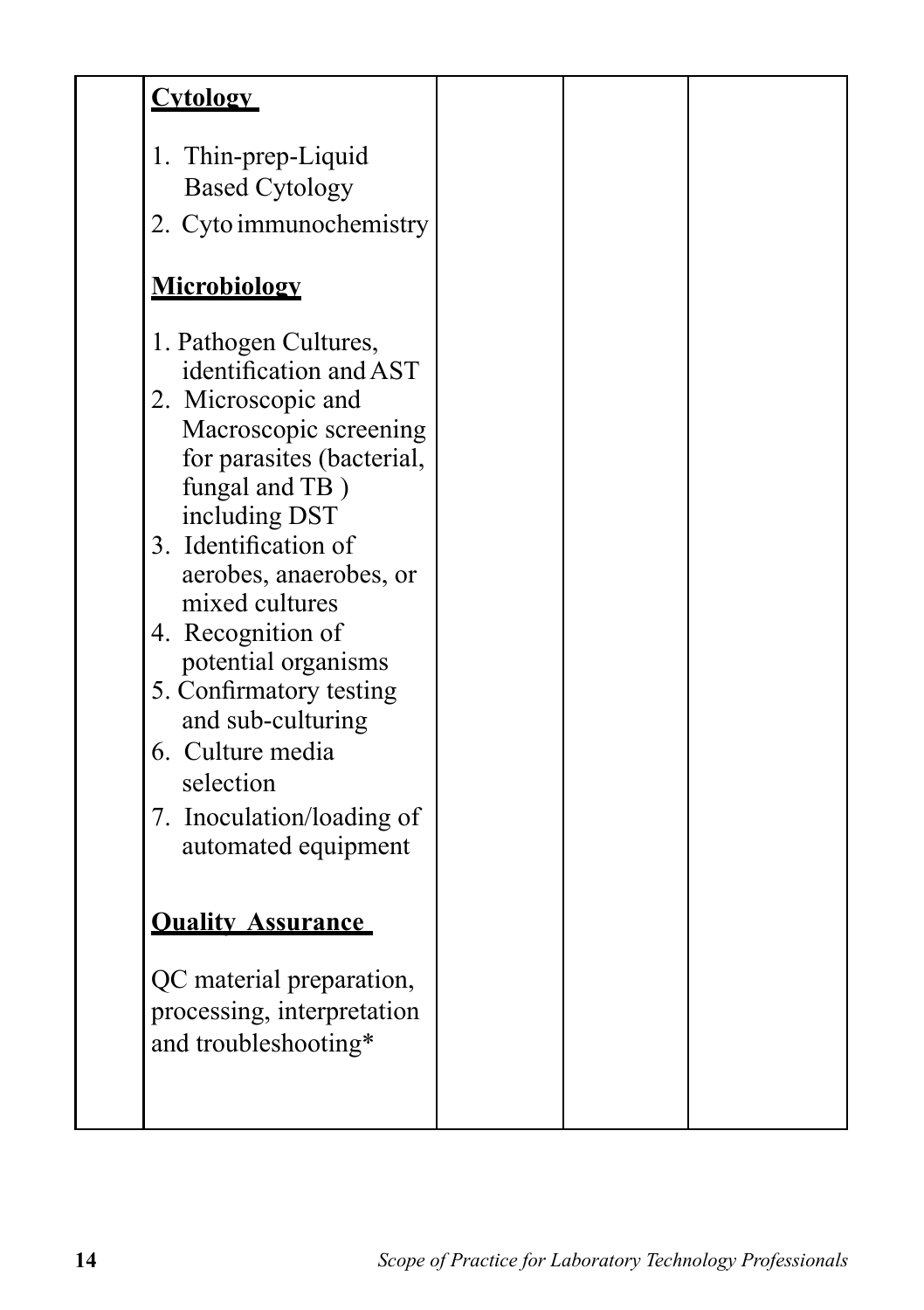|             | Level   Technical Role                                                                                                                                                                                                                                                                                                                                                                                                                                                                                                                                      | <b>Education</b>                                         |                                       | <b>Experience Certification</b>                                                                                                                                                                                                                                      |
|-------------|-------------------------------------------------------------------------------------------------------------------------------------------------------------------------------------------------------------------------------------------------------------------------------------------------------------------------------------------------------------------------------------------------------------------------------------------------------------------------------------------------------------------------------------------------------------|----------------------------------------------------------|---------------------------------------|----------------------------------------------------------------------------------------------------------------------------------------------------------------------------------------------------------------------------------------------------------------------|
|             |                                                                                                                                                                                                                                                                                                                                                                                                                                                                                                                                                             |                                                          | Level                                 |                                                                                                                                                                                                                                                                      |
| Level <br>Ш | *Advanced techniques<br>1. Advanced techniques<br>in Microbiology<br>Advance technique in<br>2.<br>blood banking<br>3. Advanced techniques<br>in Immuno-<br>haematology.<br>4. Advanced techniques<br>in haematology<br>5.<br>Advanced techniques<br>in Biochemistry<br>6. Advanced techniques<br>in Histopathology<br>7. Blood donation<br>screening and<br>procedures<br>Simple DNA Probes,<br>8.<br>Gene Xpert<br>9. Advanced molecular<br>testing<br>10. Troubleshooting<br>11. Research and<br>development<br>12. Epidemiology<br>13. Test Development | Certificate/<br>DMLT/<br><b>BMLT</b> /<br><b>Masters</b> | Relevant<br>experience<br>is required | *Certificate/<br>*DMLT/<br>*BMLT/<br>Masters in<br>relevant field<br>*additional<br>training/<br>education<br>may be<br>required with<br>certificates<br>obtained for<br>carrying out<br>special tests<br>$*In$<br>country, Ex-<br>country<br>and<br>On job training |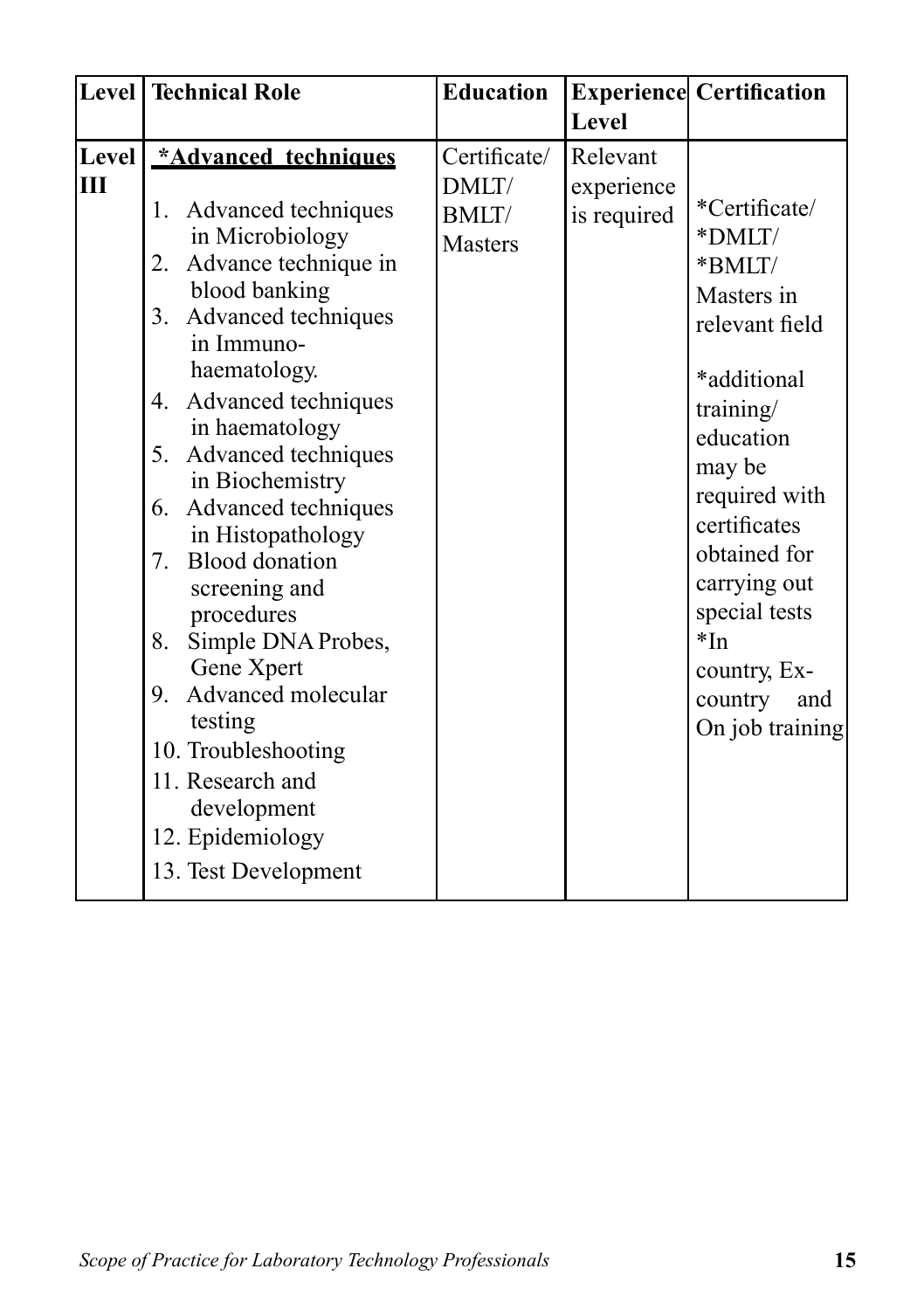| Level              |                                                                         | <b>Management Role</b>                                                                                                                                                                                                                                                                                                                                                                                                  | <b>Education</b>                        | Level                  | <b>Experience   Certification</b>                                                    |
|--------------------|-------------------------------------------------------------------------|-------------------------------------------------------------------------------------------------------------------------------------------------------------------------------------------------------------------------------------------------------------------------------------------------------------------------------------------------------------------------------------------------------------------------|-----------------------------------------|------------------------|--------------------------------------------------------------------------------------|
| <b>Level</b><br>IV |                                                                         | *MANAGEMENT                                                                                                                                                                                                                                                                                                                                                                                                             | DMLT/<br><b>BMLT/</b><br><b>Masters</b> | Relevant<br>experience | *Masters/<br>*BMLT/<br>*DMLT                                                         |
|                    | 1.<br>2.<br>3.<br>4.<br>5.<br>6.<br>7.<br>8.<br>9.<br>10.<br>11.<br>12. | Management of the<br>laboratory<br><b>Quality Management</b><br>Troubleshooting<br>Information<br>Management<br>Personnel Management<br>Productivity and<br>performance<br>monitoring<br>Inter and Intra<br>disciplinary<br>management<br><b>Technical Management</b><br>Research protocols<br>Data Management<br>and Problem Solving<br>Equipment and<br>reagent selection<br>Engage in planning<br>and set priorities |                                         |                        | <i>*</i> require<br>essential<br>skills for<br>management<br>and domain<br>knowledge |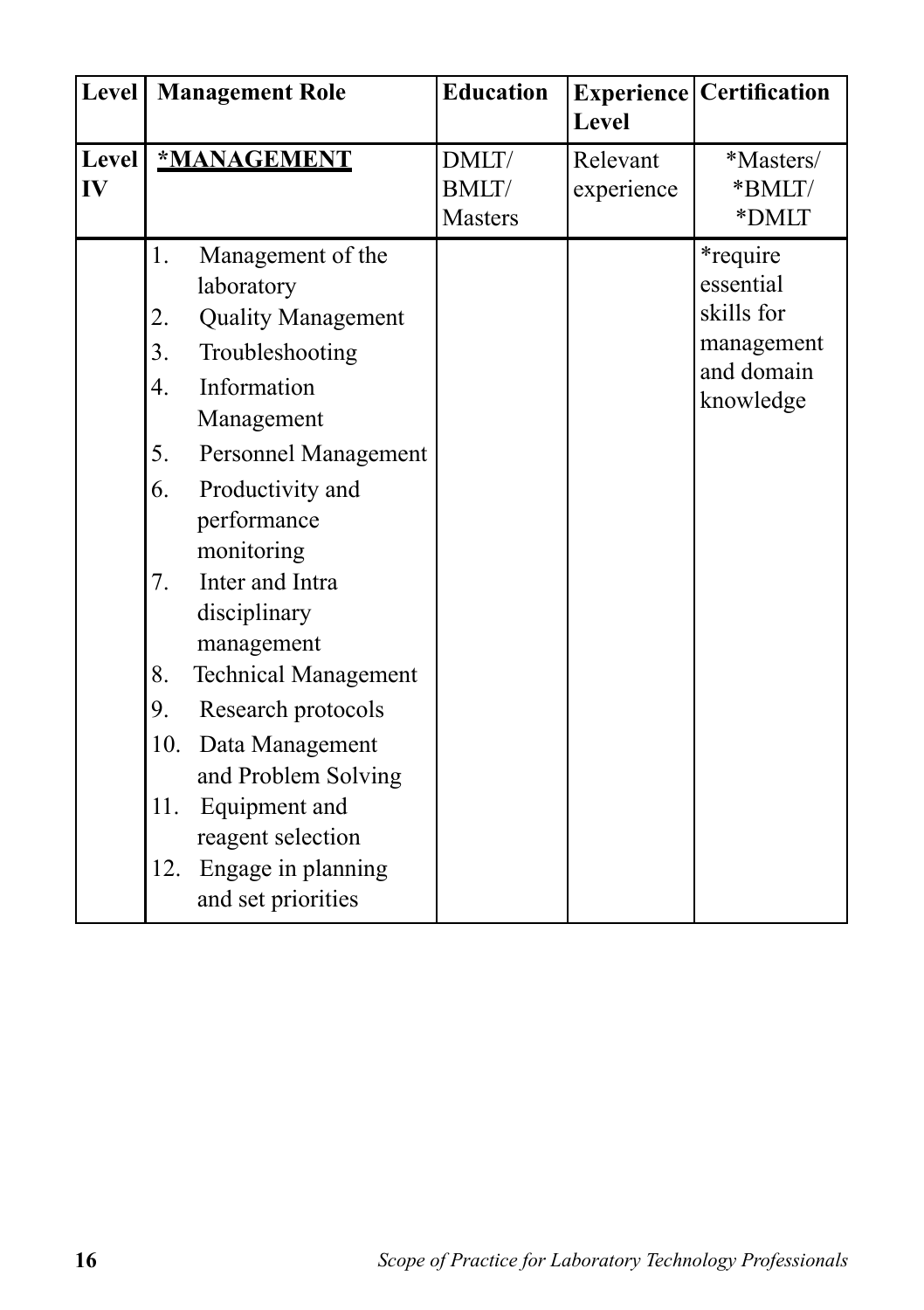## **2. Definitions**

### 1. **Accountability**

It means being answerable for the decisions made in the course of one's professional practice.

### 2. **Collaborative practice**

It is the professional relationship between different healthcare professionals which involves respectful, effective communication and appropriate documentation which are essential elements in providing safe, quality health care to patients and in identifying and managing risks.

### 3. **Competence**

A distinct composite of knowledge, skill, attitude and value that is essential to the practice of the profession.

### 4. **Continuous professional development**

Lifelong learning process to augment the knowledge, skills and attitude for enhancement of practice, education, leadership and research in an ever-changing healthcare environment.

### 5. **Delegation**

It is the transfer of responsibility for the performance of a task to another licensed professional while retaining the accountability for the outcome.

### 6. **Expanded practice**

Broadened role of laboratory practice after obtaining additional qualification/ training that have not previously been within their scope of practice, but are within the overall scope of practice.

### 7. **Practice setting**

The practice setting refers to the place in which the health professionals work and the nature of the working environment.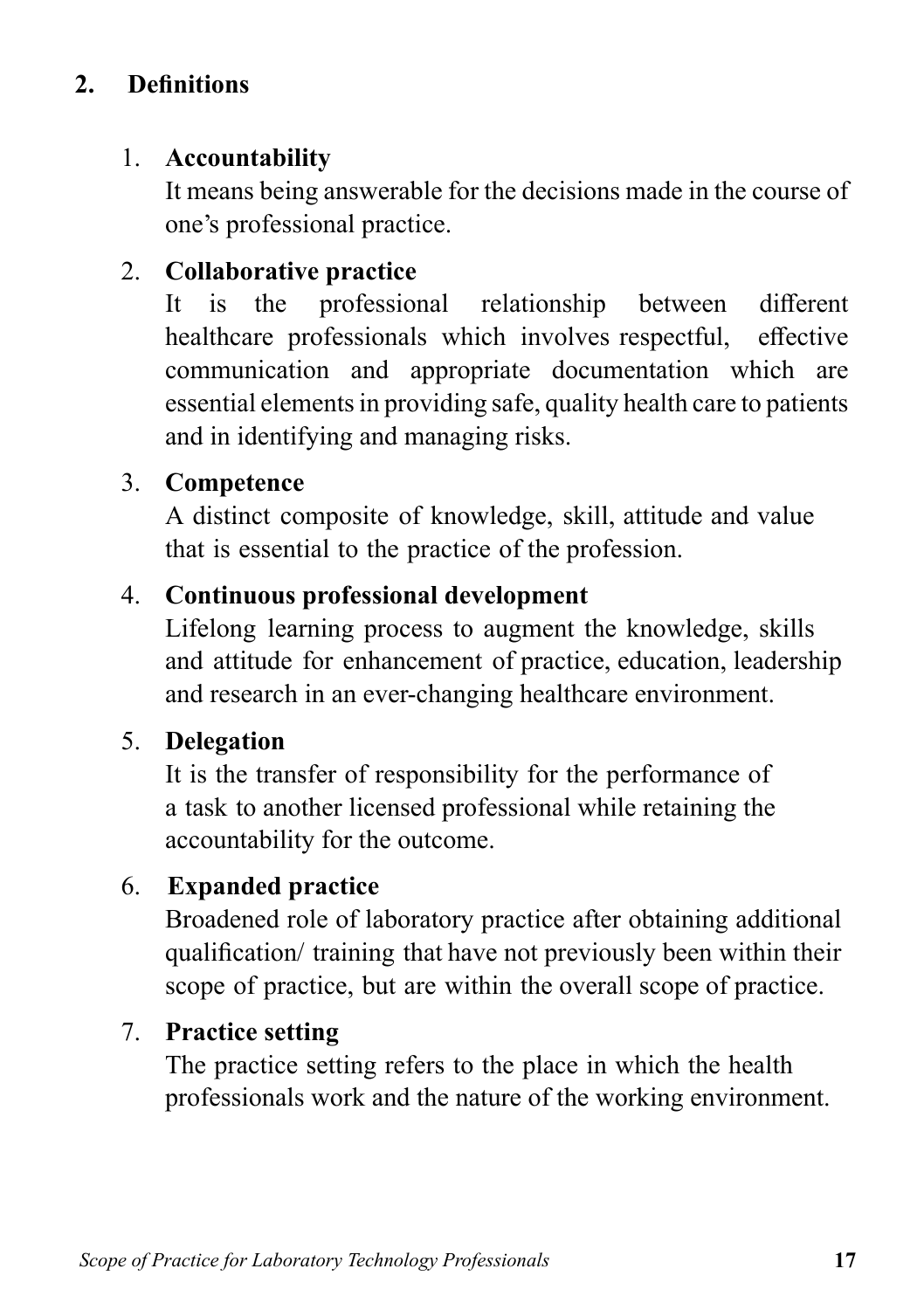### 8. **Roles and Responsibilities**

The obligation to perform duties, tasks or roles using sound professional judgement and being answerable for the decisions made in doing this.

### 9. **Scope of Practice**

The range of roles, functions, responsibilities and activities which a registered health professional is educated, competent and has authority to perform.

### 10. **Supervision**

It is overseeing, directing, guiding, supporting and evaluating trainees by the senior employee/supervisor.

## **3. Abbreviations**

- 1. BMLT: Bachelor of Science in Medical Laboratory Technology
- 2. CPD: Continuous Professional Development
- 3. Certificate level: Laboratory Technicians with certificate level qualification
- 4. DMLT: Diploma in Medical Laboratory Technology